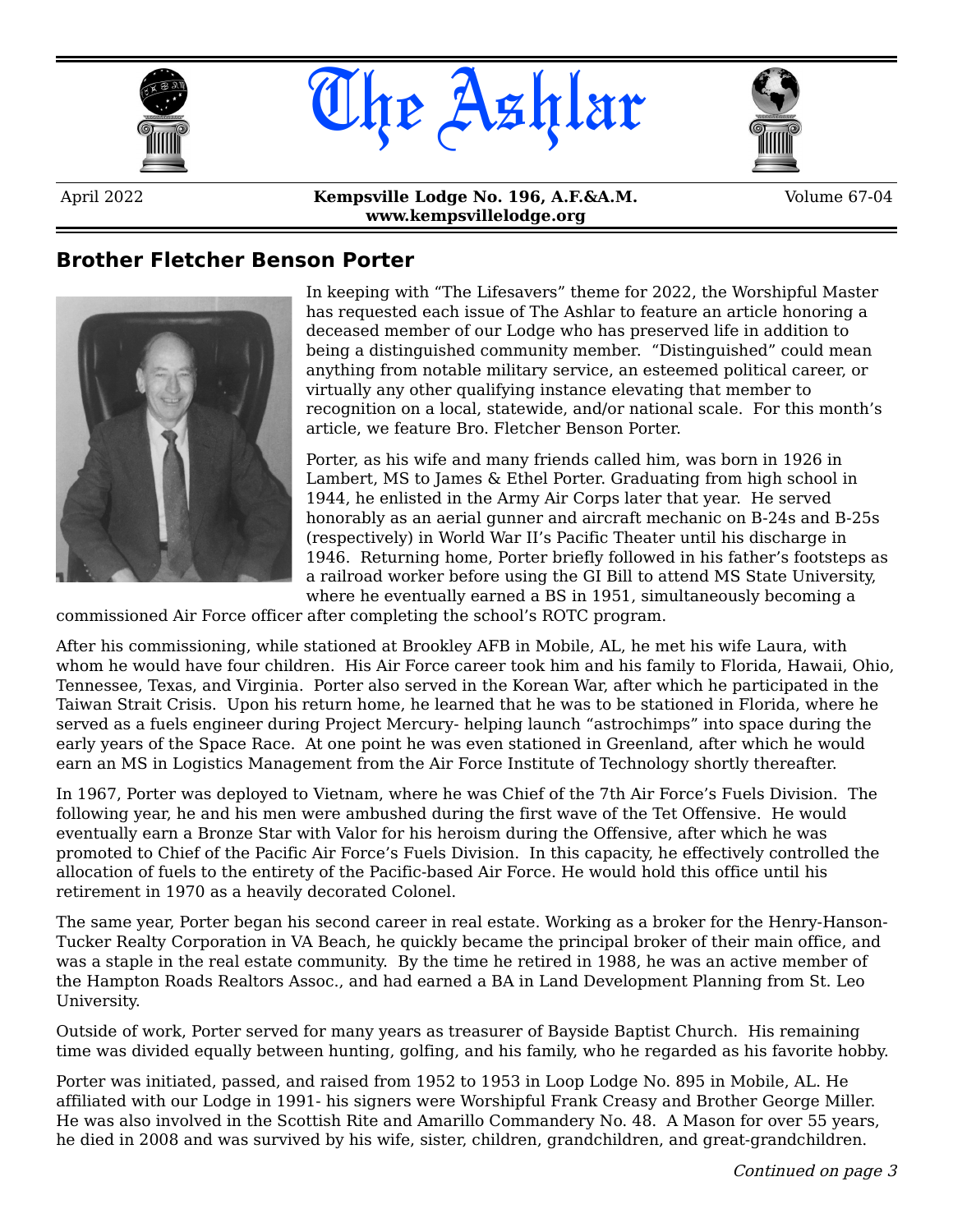### **From The East**



Of the millions of past and present Masons who have joined our Craft, there are likely an equal number of reasons behind their decisions to join. Whether the deciding factor was a

need for comradery, family tradition, or the satisfaction of a need that was otherwise absent from their lives, each of these explanations behind their petitions are reputable and worthy of appreciation.

Arguably, the most common reason men elect to petition a Lodge is to experience or re-experience comradery. This is evidenced by the massive influx of members into Masonry that was experienced in the years immediately following both World Wars and the Korean War. This unprecedented and unrivaled growth culminated in 1959 at an estimated four million members nationwide. Although our numbers have dwindled to approximately one-quarter of this number, the volume of Masons in our country (and especially our Lodge) who are/were in the military at some point in their lives is staggering. This statistical reality emphasizes the importance of comradery among prospective members of our Craft.

The next most prolific factor that attracts new members to Masonry is family tradition. If the question "are you related by blood and/or marriage to any other member of this Fraternity?" were added to the petition, it is highly likely that an overwhelming majority of respondents would answer in the affirmative. The Grand Lodge's authorization of the Lewis Jewel several years ago serves to highlight this aspect of Masonry's appeal.

The final and most diverse incentive for new members to join is the one most commonly recited to those curious as to why men become Masons- to fulfill something that they believe that their lives are lacking. This could be anything from a combination of comradery and family tradition, to an interest in networking and building a friends group. In some cases, and although we do not identify as a religious order, some members have indicated that the exaltation of God, prayers, and ritual serve to satisfy and/or supplement a spiritual compartment of their existence that they would otherwise be missing.

If everyone joined a Lodge for the same reason, the fellowship would be consumed by bland uniformitysuch a phenomenon could potentially dissuade prospective members! As such, and regardless of

the reasons that inspired us as individuals to join, it is imperative that all Lodges understand and cherish the entire array of attractions that draw new members. Such a practice fosters a warm and welcoming brotherhood, and realizes our sacred adage- Masons receive from Masonry what they invest in it.

Brother John Settle, III, Worshipful Master

#### **From The West**



Here we are in April already! My, the year is just speeding by. I have so much more to do before assuming that 'Oriental Chair'! Kempsville Lodge is a tough act to assume; we are VERY

proficient in the catechism and are a vital part of the community. We have a few candidates in the process of learning their catechism. Our most recent candidates have formed a strong bond of friendship and brotherly love with each other and are becoming active members of the lodge. They are working hard to learn positions to participate in raising new brethren. This will enhance the candidate's full experience that they themselves enjoyed. Come out to enjoy and participate in raising brethren into Kempsville Lodge and help us make it even better. The bond formed between a coach/mentor and a candidate can not be measured and will last a lifetime. Come back to your lodge and assist in bringing these fine young men along. What a joy it is!

Brother Pat Blankenship, Senior Warden

### **From The South**

The Line! Brethren what does it mean when a mason asks to "get in the line"? What exactly IS the line? Most of you already know the answers to those questions. Yes the Appointed and Elected Officers of the lodge are

all in "The Line". Some feel only the line is only comprised of the elected chairs while others feel all chairs create the line. I would like to just explain my personal feeling on "the line".

When I was raised to the sublime degree of Master Mason, I really had no idea of the road ahead. I knew that I enjoyed working in the kitchen as I had during my first two degrees so I dedicated myself that year to assisting our stewards at every meal as well as shopping and other duties that fell on the stewards. It was always an enjoyable time and the following year the now late Brother Dennis Eaton,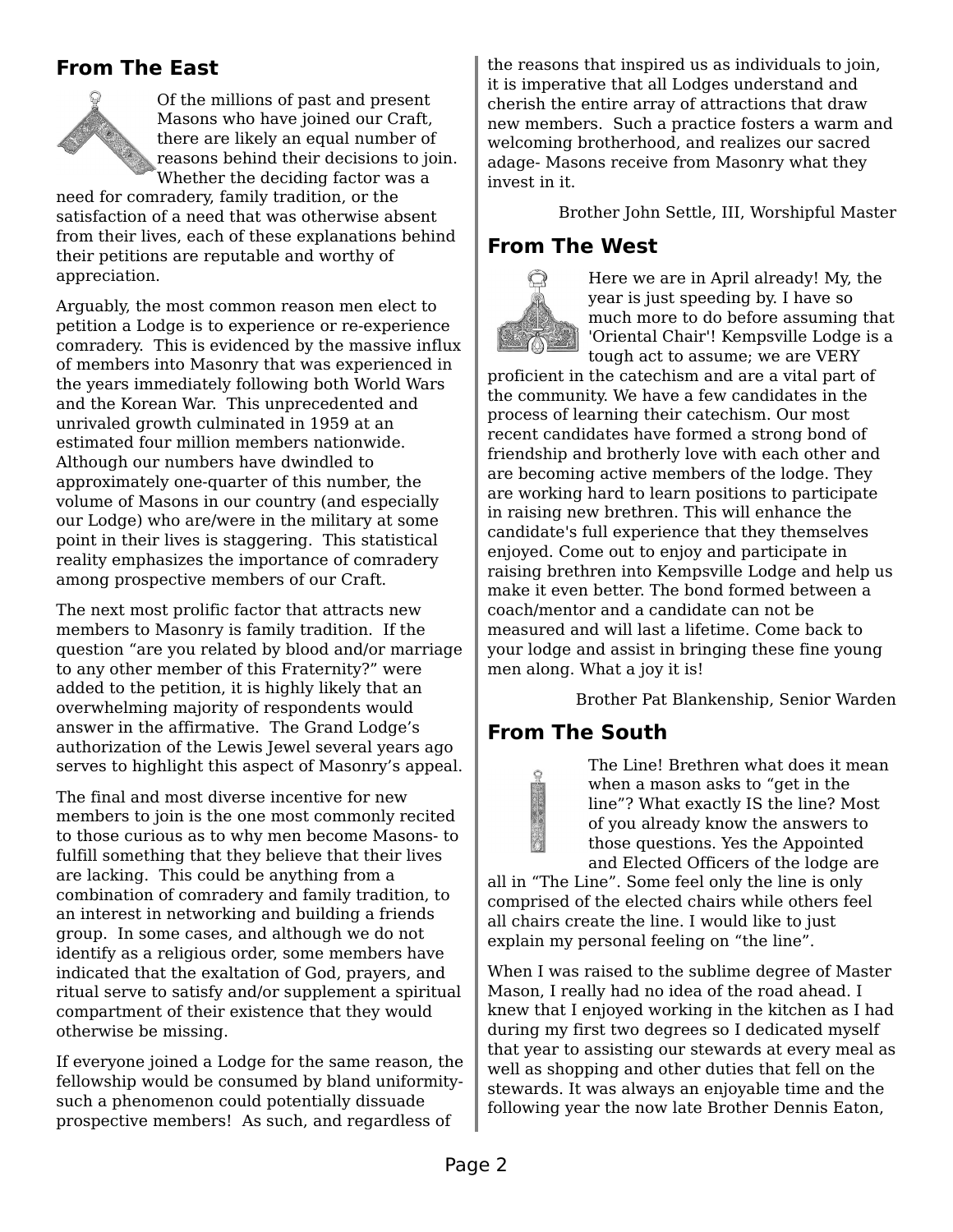who had been Senior Steward for a number of years, retired.

Incoming Worshipful Master Chris Anders asked if I would serve as one of his stewards which I was honored to accept. I served as Jr Steward for two years under Brother Todd Moissett as Senior Steward. They were fun years of service to the lodge and my brethren. Then as David T-Rex was approaching the East he asked if I would step "into" the line as his Junior Deacon? I accepted after long consideration. Mainly because it had been taught to me that when a man accepts the nomination to serve as Junior Deacon, he is making a 5 year commitment to the lodge. Then for the next 5 years he will attend lodge regularly, attend schools, training, visitations and special events as often as he can possibly attend. It is a huge commitment and one I accepted with my whole heart.

I do not regret that decision one moment. I love every minute I have been able to spend in both service and leadership to our lodge and masonry in general. So for our younger Entered Apprentices coming into the craft now, remember masonry is a marathon, not a sprint. Spend time first in your lodge then in service to your lodge before deciding you have something to offer in asking your brethren for their support to allow you to one day Lead your Lodge. It is truly a great honor to serve in any appointed chair. Chaplain, Stewards, Marshal, Tiler and Musician. Additionally, we have men who serve the lodge who have not wanted to sit a chair but know the rituals and are there to help and serve where and when needed.

Masonry is a wide and diverse craft with many roads to travel. Not just one single road to the Great Oriental Chair.

Brother Doug Dunn, Junior Warden

### **Trestle Board**

| Lake Drummond Lodge, 8AM-12PM       |
|-------------------------------------|
|                                     |
| Bayside Lodge, 6-9PM                |
|                                     |
| Dinner 6PM, Lodge 7PM               |
|                                     |
|                                     |
|                                     |
| Dinner 6PM, Lodge 7PM               |
| May 14  Annual Bull Roast, 11AM-7PM |
|                                     |
|                                     |

### **Masonic Blood Program**

The very real EMERGENCY shortage in blood supply (that is less than ½ days requirement) from all that has happened including COVID pandemic shutdown over 3,000+ blood drives alone, and kept volunteers locked down from going out in public for over a year. Now going to the hospital needing surgery, they may have trouble giving you the blood products you need. Besides trauma, we still have serious chronic illness, and families depending on blood products to live. Blood cannot be artificially created; it must come from volunteers who give of their lives so others can live. Therefore, when you give blood, you give time to others. One day it could probably be you. Please realize that the future needs your help. Please do our community a favor, go to RedCrossBlood.org, and encourage family and friends to do the same to help save lives.

Our Kempsville Lodge will be sponsoring the next blood drive at our lodge on April 18<sup>th</sup>, Easter Monday.

> Brother Mike Blankenship 56th District Blood Coordinator

### **Masonic Birthdays for April**

Charles R. Bateman, Jr. '14 Todd C. Moissett '11 David E. Boyd '88 Allen K. Chandler '87 S. Ray Connard '91 Louis P. Dunn '77 Aaron J. Dyer '12 Thomas C. England '11 Christopher M. Favata '10 Justin A. Flowers '12 L. David Foxwell '75 John A. Gabor '92 George L. Gunter '69 James K. Ingraham '19 Warren C. Massey '50 Terrence P. McNally '78

Michael R. Moseler '72 Thomas A. Niedermeier '80 Brian E. Parton '01 Emmett R. Reynolds '11 G. Frank Roberts, Jr. '64 Alaric J. Roche, Jr. '64 Cristian C. Rodriguez '04 John R. Settle, III '12 Charlie B. Taylor, Sr. '59 Robert J. Tidwell '77 David M. Trzeciakiewicz '15 Thomas G. Webber, Sr. '63 Sean R. Wills '16

These Brethren have a total of 904 years in Masonry!

#### **Brother Fletcher Benson Porter**

(cont'd from page 1)

Porter's funeral was well-attended by elements of both his Air Force and real estate careers. His survivors were amazed at how members of each career were unaware of the other! Perhaps as fate's gesture of appreciation towards his industrious nature, his military ceremony at Arlington National Cemetery was recorded by